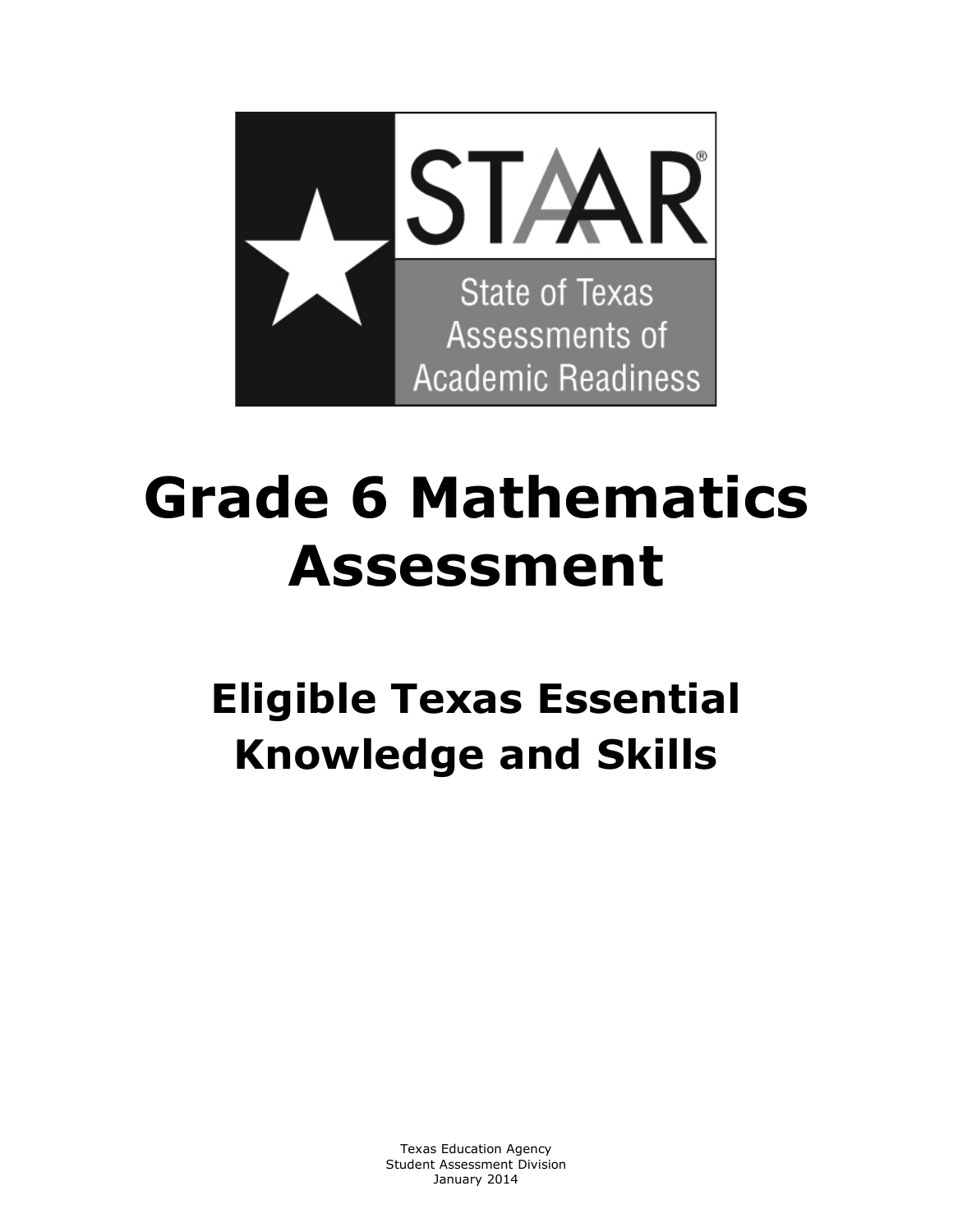## **STAAR Grade 6 Mathematics Assessment**

#### **Mathematical Process Standards**

**These student expectations will not be listed under a separate reporting category. Instead, they will be incorporated into test questions across reporting categories since the application of mathematical process standards is part of each knowledge statement.** 

- (6.1) **Mathematical process standards.** The student uses mathematical processes to acquire and demonstrate mathematical understanding. The student is expected to
	- (A) apply mathematics to problems arising in everyday life, society, and the workplace;
	- (B) use a problem-solving model that incorporates analyzing given information, formulating a plan or strategy, determining a solution, justifying the solution, and evaluating the problem-solving process and the reasonableness of the solution;
	- (C) select tools, including real objects, manipulatives, paper and pencil, and technology as appropriate, and techniques, including mental math, estimation, and number sense as appropriate, to solve problems;
	- (D) communicate mathematical ideas, reasoning, and their implications using multiple representations, including symbols, diagrams, graphs, and language as appropriate;
	- (E) create and use representations to organize, record, and communicate mathematical ideas;
	- (F) analyze mathematical relationships to connect and communicate mathematical ideas; and
	- (G) display, explain, and justify mathematical ideas and arguments using precise mathematical language in written or oral communication.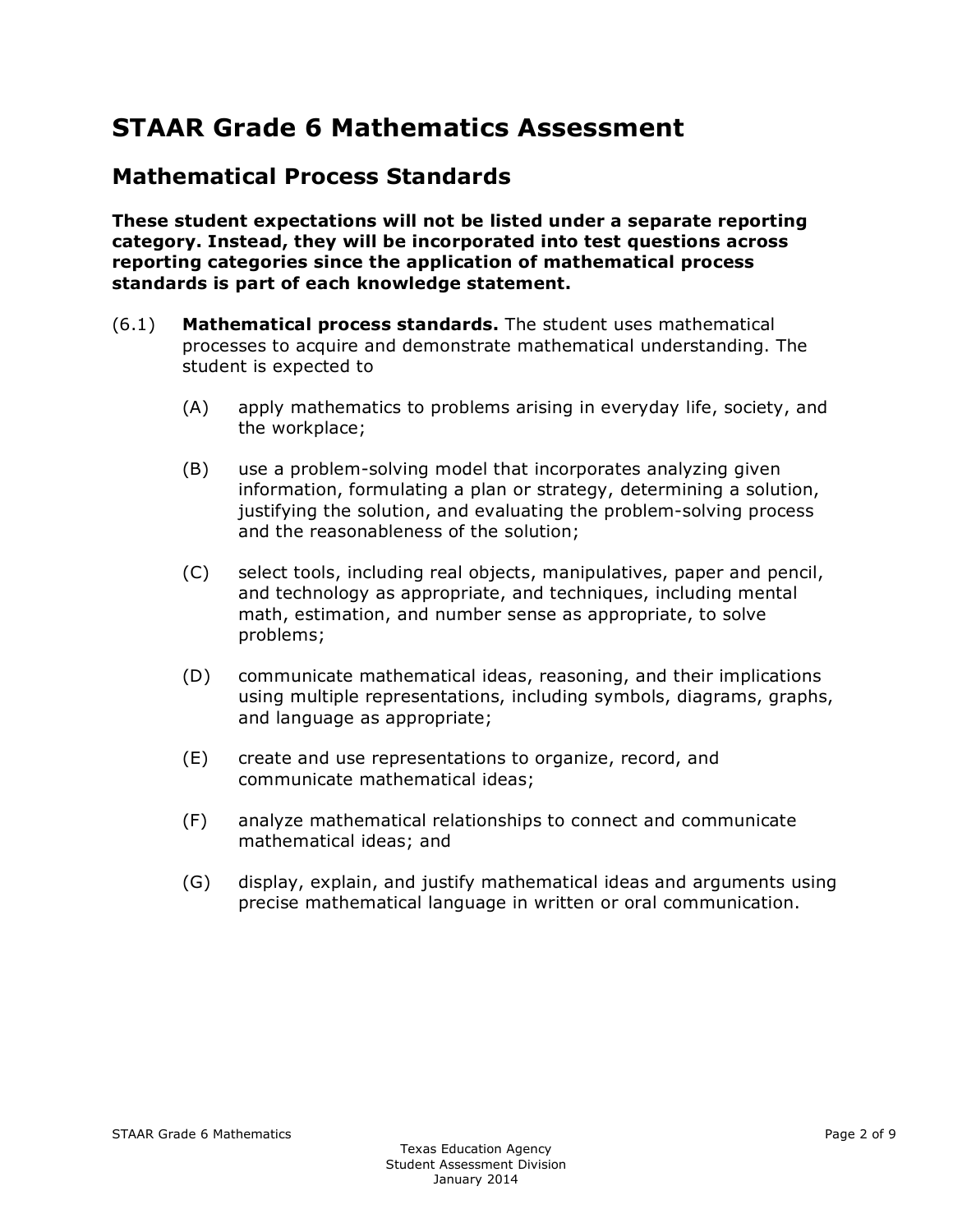## **Reporting Category 1: Numerical Representations and Relationships**

#### **The student will demonstrate an understanding of how to represent and manipulate numbers and expressions.**

- (6.2) **Number and operations.** The student applies mathematical process standards to represent and use rational numbers in a variety of forms. The student is expected to
	- (A) classify whole numbers, integers, and rational numbers using a visual representation such as a Venn diagram to describe relationships between sets of numbers; *Supporting Standard*
	- (B) identify a number, its opposite, and its absolute value; *Supporting Standard*
	- (C) locate, compare, and order integers and rational numbers using a number line; *Supporting Standard*
	- (D) order a set of rational numbers arising from mathematical and realworld contexts; and *Readiness Standard*
	- (E) extend representations for division to include fraction notation such as  $a/b$  represents the same number as  $a \div b$  where  $b \ne 0$ . *Supporting Standard*
- (6.4) **Proportionality.** The student applies mathematical process standards to develop an understanding of proportional relationships in problem situations. The student is expected to
	- (C) give examples of ratios as multiplicative comparisons of two quantities describing the same attribute; *Supporting Standard*
	- (D) give examples of rates as the comparison by division of two quantities having different attributes, including rates as quotients; *Supporting Standard*
	- (E) represent ratios and percents with concrete models, fractions, and decimals; *Supporting Standard*
	- (F) represent benchmark fractions and percents such as  $1\%$ ,  $10\%$ ,  $25\%$ , 33 1/3%, and multiples of these values using 10 by 10 grids, strip diagrams, number lines, and numbers; and *Supporting Standard*
	- (G) generate equivalent forms of fractions, decimals, and percents using real-world problems, including problems that involve money. *Readiness Standard*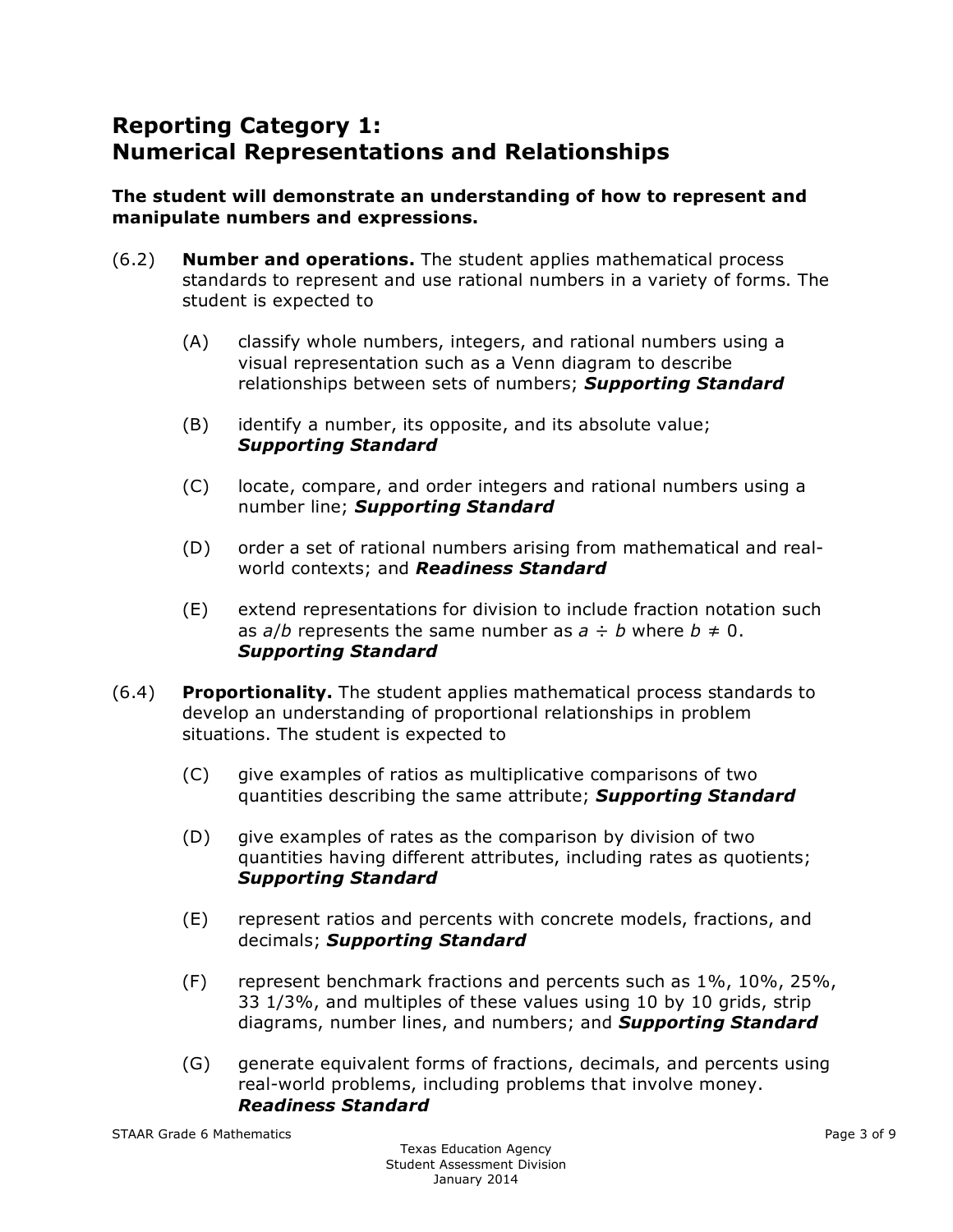- (6.5) **Proportionality.** The student applies mathematical process standards to solve problems involving proportional relationships. The student is expected to
	- (C) use equivalent fractions, decimals, and percents to show equal parts of the same whole. *Supporting Standard*
- (6.7) **Expressions, equations, and relationships.** The student applies mathematical process standards to develop concepts of expressions and equations. The student is expected to
	- (A) generate equivalent numerical expressions using order of operations, including whole number exponents, and prime factorization; *Readiness Standard*
	- (B) distinguish between expressions and equations verbally, numerically, and algebraically; *Supporting Standard*
	- (C) determine if two expressions are equivalent using concrete models, pictorial models, and algebraic representations; and *Supporting Standard*
	- (D) generate equivalent expressions using the properties of operations: inverse, identity, commutative, associative, and distributive properties. *Readiness Standard*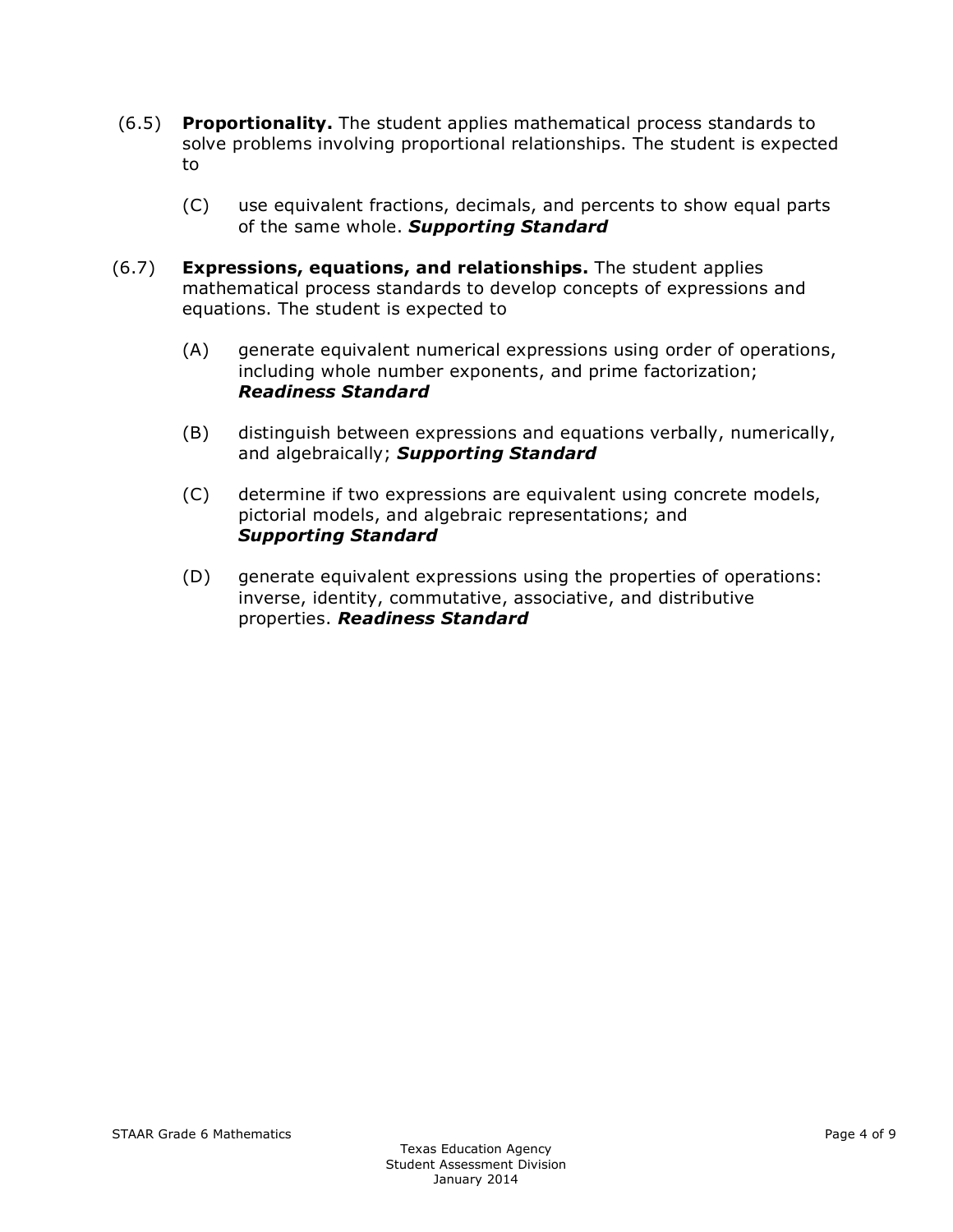## **Reporting Category 2: Computations and Algebraic Relationships**

#### **The student will demonstrate an understanding of how to perform operations and represent algebraic relationships.**

- (6.3) **Number and operations.** The student applies mathematical process standards to represent addition, subtraction, multiplication, and division while solving problems and justifying solutions. The student is expected to
	- (A) recognize that dividing by a rational number and multiplying by its reciprocal result in equivalent values; *Supporting Standard*
	- (B) determine, with and without computation, whether a quantity is increased or decreased when multiplied by a fraction, including values greater than or less than one; *Supporting Standard*
	- (C) represent integer operations with concrete models and connect the actions with the models to standardized algorithms; *Supporting Standard*
	- (D) add, subtract, multiply, and divide integers fluently; and *Readiness Standard*
	- (E) multiply and divide positive rational numbers fluently. *Readiness Standard*
- (6.4) **Proportionality.** The student applies mathematical process standards to develop an understanding of proportional relationships in problem situations. The student is expected to
	- (A) compare two rules verbally, numerically, graphically, and symbolically in the form of  $y = ax$  or  $y = x + a$  in order to differentiate between additive and multiplicative relationships; and *Supporting Standard*
	- (B) apply qualitative and quantitative reasoning to solve prediction and comparison of real-world problems involving ratios and rates. *Readiness Standard*
- (6.5) **Proportionality.** The student applies mathematical process standards to solve problems involving proportional relationships. The student is expected to
	- (A) represent mathematical and real-world problems involving ratios and rates using scale factors, tables, graphs, and proportions; and *Supporting Standard*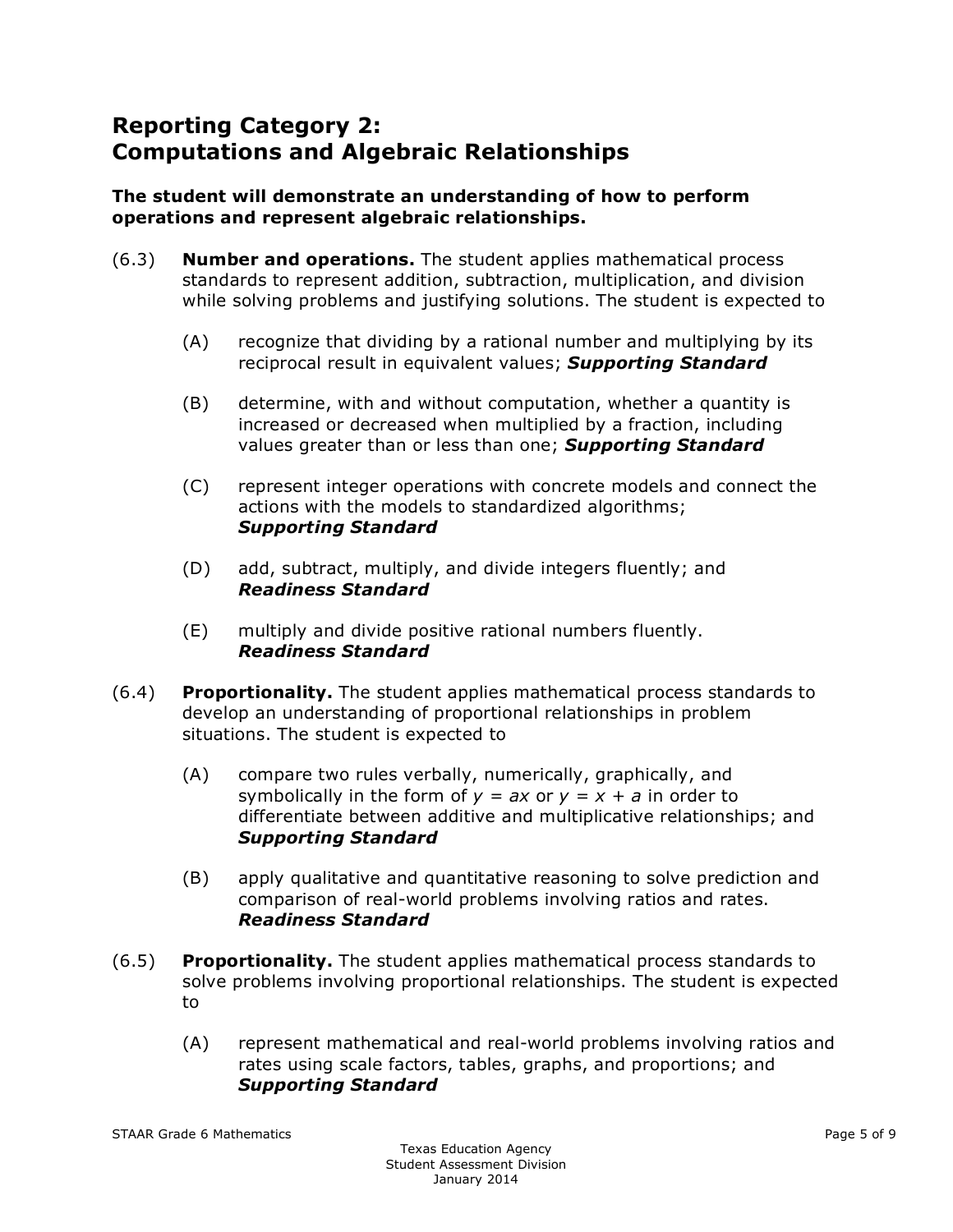- (B) solve real-world problems to find the whole given a part and the percent, to find the part given the whole and the percent, and to find the percent given the part and the whole, including the use of concrete and pictorial models. *Readiness Standard*
- (6.6) **Expressions, equations, and relationships.** The student applies mathematical process standards to use multiple representations to describe algebraic relationships. The student is expected to
	- (A) identify independent and dependent quantities from tables and graphs; *Supporting Standard*
	- (B) write an equation that represents the relationship between independent and dependent quantities from a table; and *Supporting Standard*
	- (C) represent a given situation using verbal descriptions, tables, graphs, and equations in the form  $y = kx$  or  $y = x + b$ . **Readiness Standard**
- (6.9) **Expressions, equations, and relationships.** The student applies mathematical process standards to use equations and inequalities to represent situations. The student is expected to
	- (A) write one-variable, one-step equations and inequalities to represent constraints or conditions within problems; *Supporting Standard*
	- (B) represent solutions for one-variable, one-step equations and inequalities on number lines; and *Supporting Standard*
	- (C) write corresponding real-world problems given one-variable, onestep equations or inequalities. *Supporting Standard*
- (6.10) **Expressions, equations, and relationships.** The student applies mathematical process standards to use equations and inequalities to solve problems. The student is expected to
	- (A) model and solve one-variable, one-step equations and inequalities that represent problems, including geometric concepts; and *Readiness Standard*
	- (B) determine if the given value(s) make(s) one-variable, one-step equations or inequalities true. *Supporting Standard*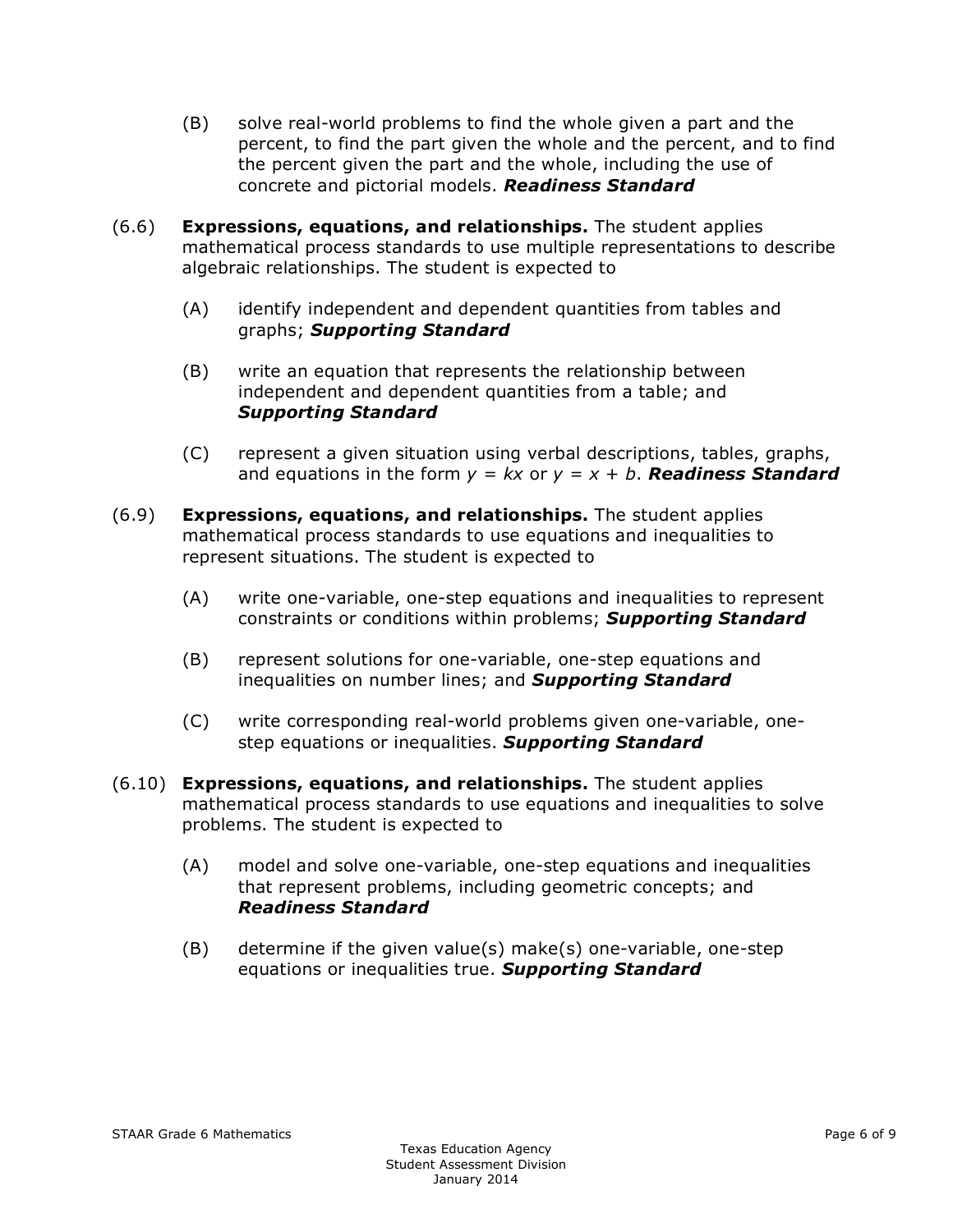## **Reporting Category 3: Geometry and Measurement**

#### **The student will demonstrate an understanding of how to represent and apply geometry and measurement concepts.**

- (6.4) **Proportionality.** The student applies mathematical process standards to develop an understanding of proportional relationships in problem situations. The student is expected to
	- (H) convert units within a measurement system, including the use of proportions and unit rates. *Readiness Standard*
- (6.8) **Expressions, equations, and relationships.** The student applies mathematical process standards to use geometry to represent relationships and solve problems. The student is expected to
	- (A) extend previous knowledge of triangles and their properties to include the sum of angles of a triangle, the relationship between the lengths of sides and measures of angles in a triangle, and determining when three lengths form a triangle; *Supporting Standard*
	- (B) model area formulas for parallelograms, trapezoids, and triangles by decomposing and rearranging parts of these shapes; *Supporting Standard*
	- (C) write equations that represent problems related to the area of rectangles, parallelograms, trapezoids, and triangles and volume of right rectangular prisms where dimensions are positive rational numbers; and *Supporting Standard*
	- (D) determine solutions for problems involving the area of rectangles, parallelograms, trapezoids, and triangles and volume of right rectangular prisms where dimensions are positive rational numbers. *Readiness Standard*
- (6.11) **Measurement and data.** The student applies mathematical process standards to use coordinate geometry to identify locations on a plane. The student is expected to
	- (A) graph points in all four quadrants using ordered pairs of rational numbers. *Readiness Standard*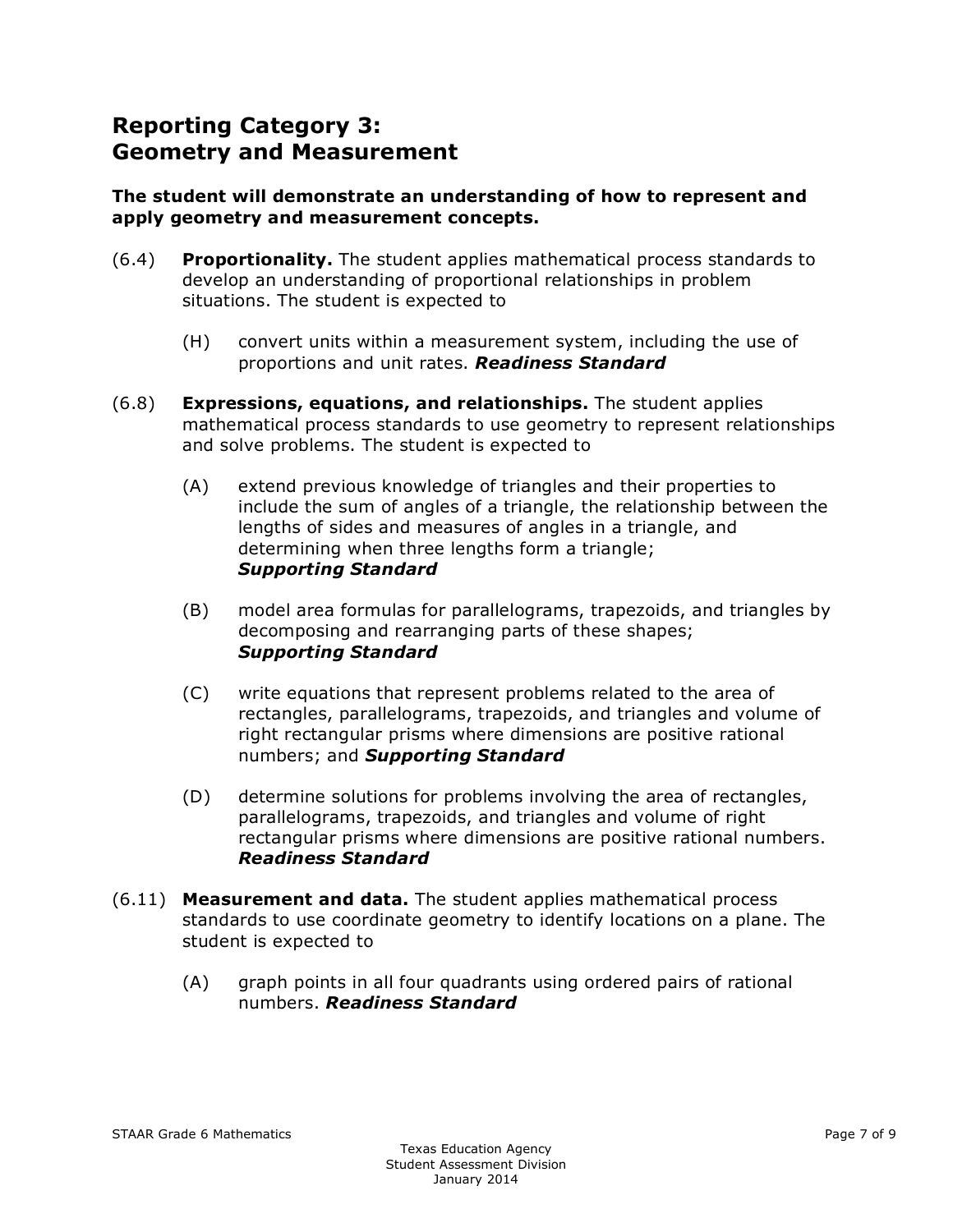## **Reporting Category 4: Data Analysis and Personal Financial Literacy**

#### **The student will demonstrate an understanding of how to represent and analyze data and how to describe and apply personal financial concepts.**

- (6.12) **Measurement and data.** The student applies mathematical process standards to use numerical or graphical representations to analyze problems. The student is expected to
	- (A) represent numeric data graphically, including dot plots, stem-andleaf plots, histograms, and box plots; *Supporting Standard*
	- (B) use the graphical representation of numeric data to describe the center, spread, and shape of the data distribution; *Supporting Standard*
	- (C) summarize numeric data with numerical summaries, including the mean and median (measures of center) and the range and interquartile range (IQR) (measures of spread), and use these summaries to describe the center, spread, and shape of the data distribution; and *Readiness Standard*
	- (D) summarize categorical data with numerical and graphical summaries, including the mode, the percent of values in each category (relative frequency table), and the percent bar graph, and use these summaries to describe the data distribution. *Readiness Standard*
- (6.13) **Measurement and data.** The student applies mathematical process standards to use numerical or graphical representations to solve problems. The student is expected to
	- (A) interpret numeric data summarized in dot plots, stem-and-leaf plots, histograms, and box plots; and *Readiness Standard*
	- (B) distinguish between situations that yield data with and without variability. *Supporting Standard*
- (6.14) **Personal financial literacy.** The student applies mathematical process standards to develop an economic way of thinking and problem solving useful in one's life as a knowledgeable consumer and investor. The student is expected to
	- (A) compare the features and costs of a checking account and a debit card offered by different local financial institutions; *Supporting Standard*